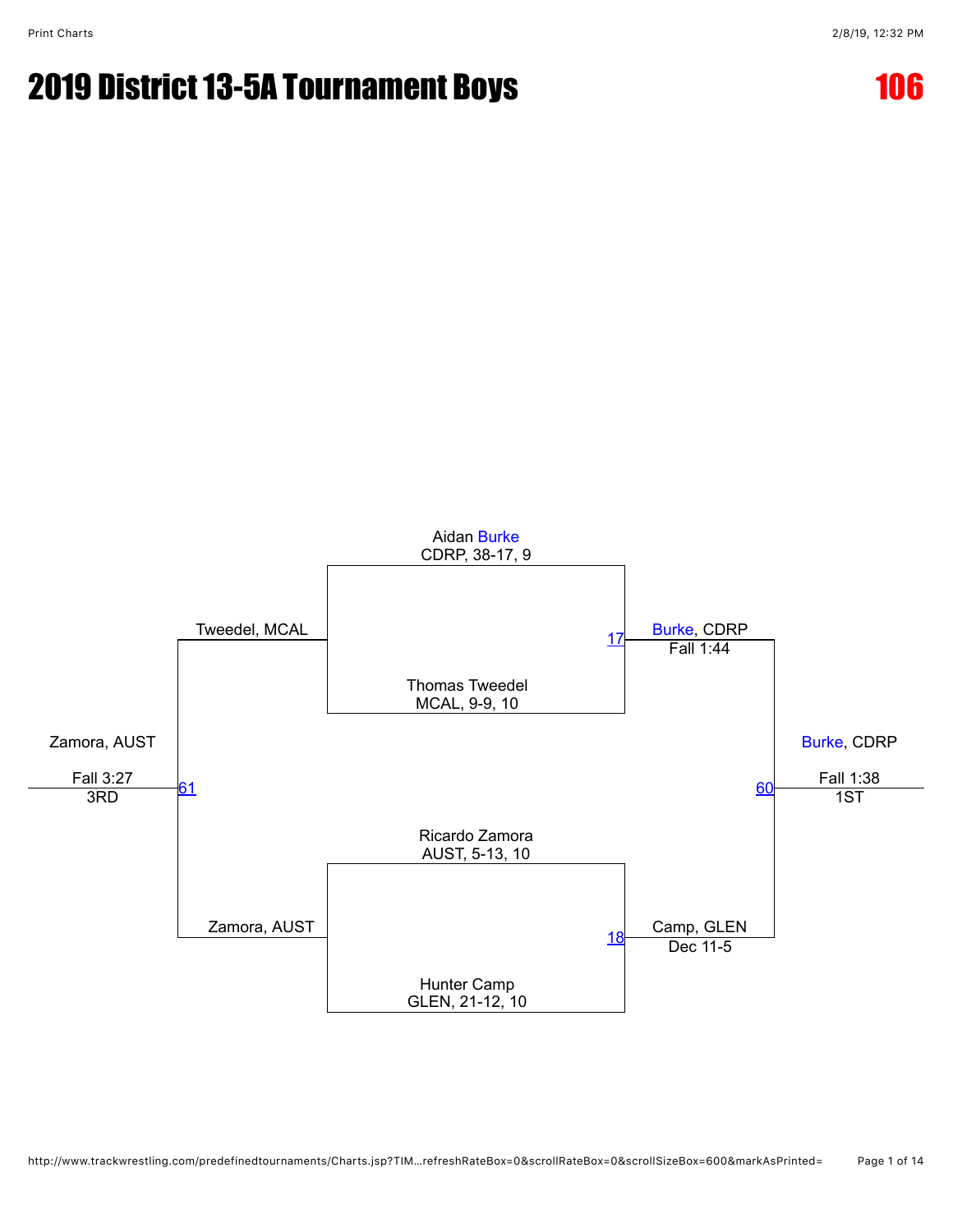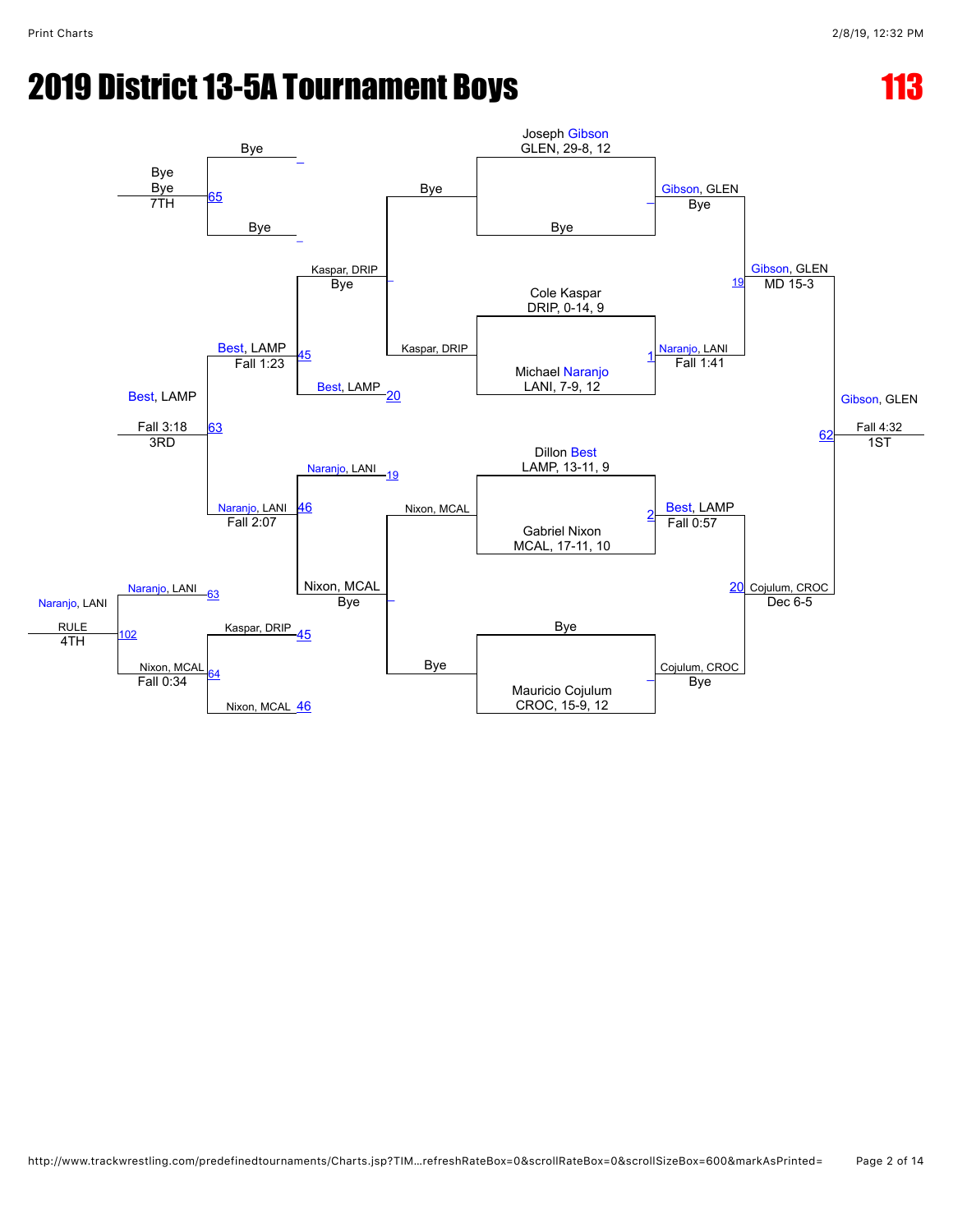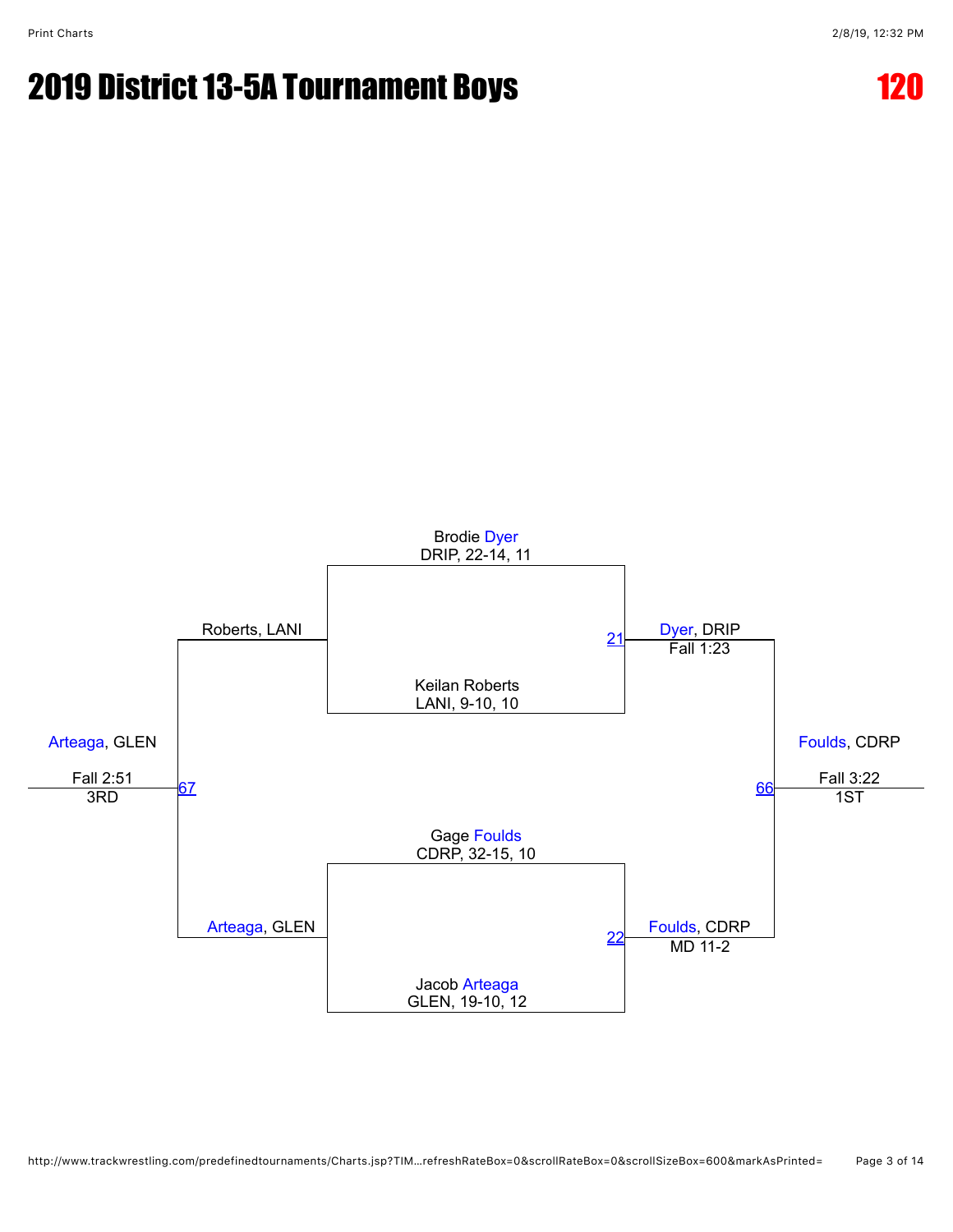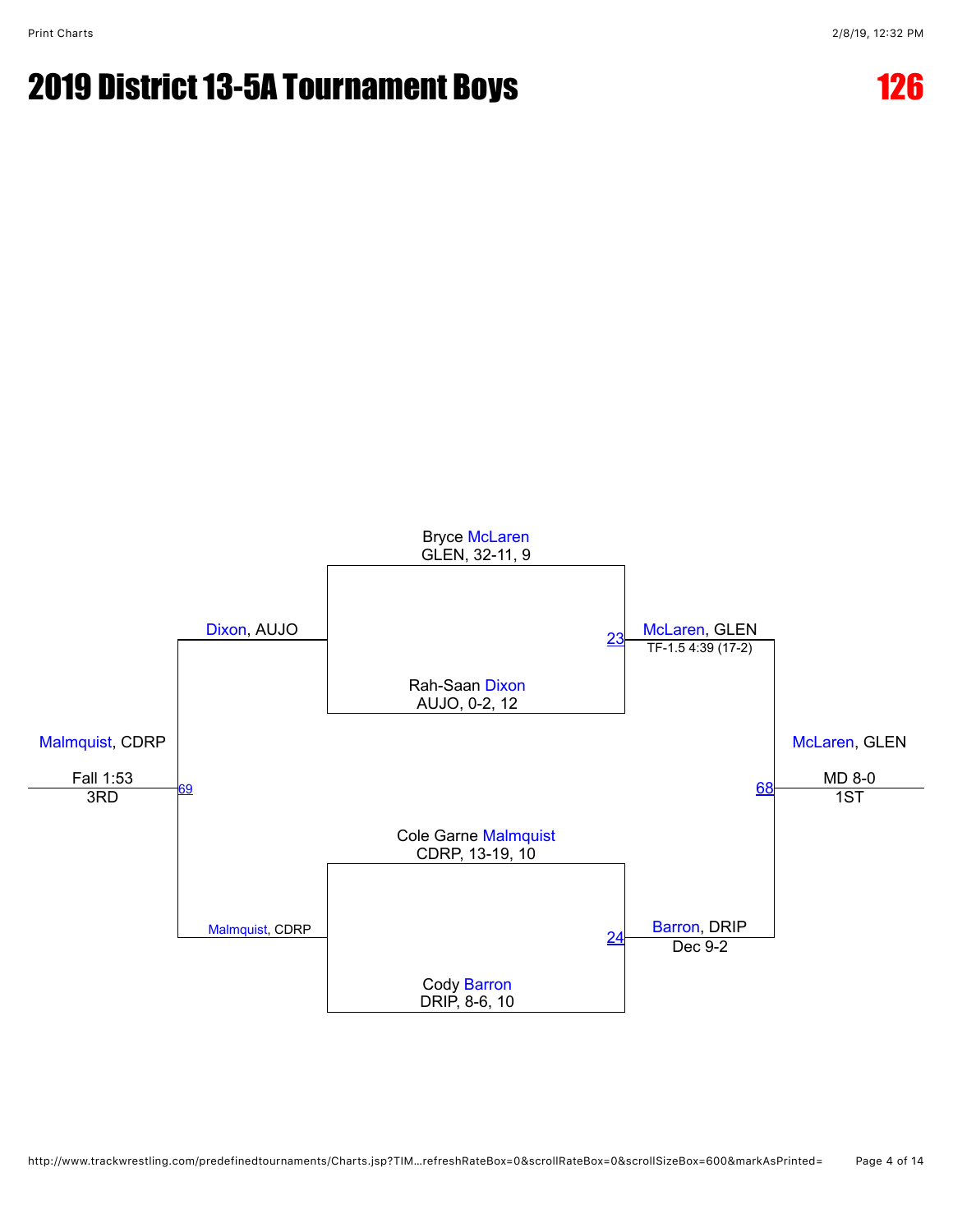

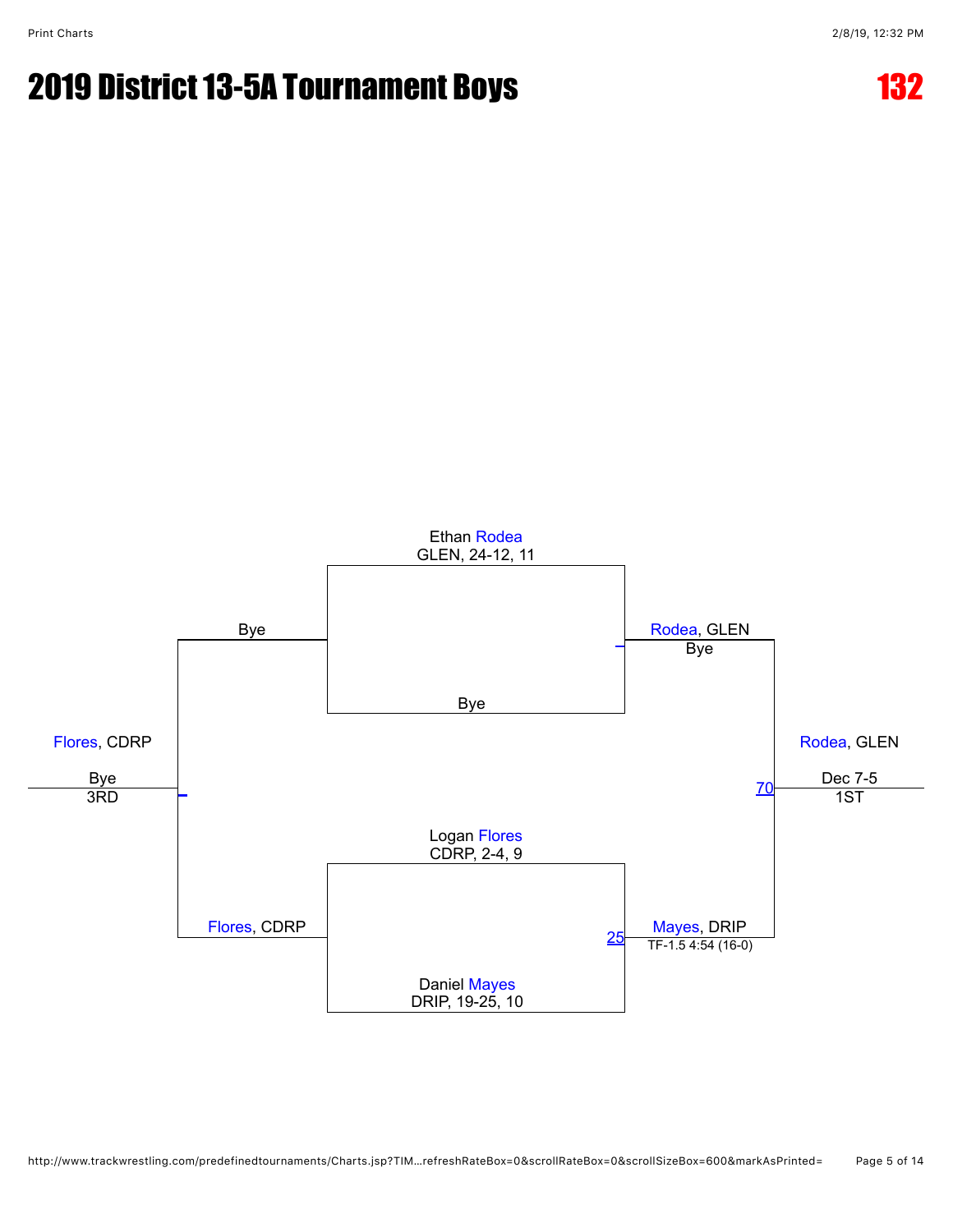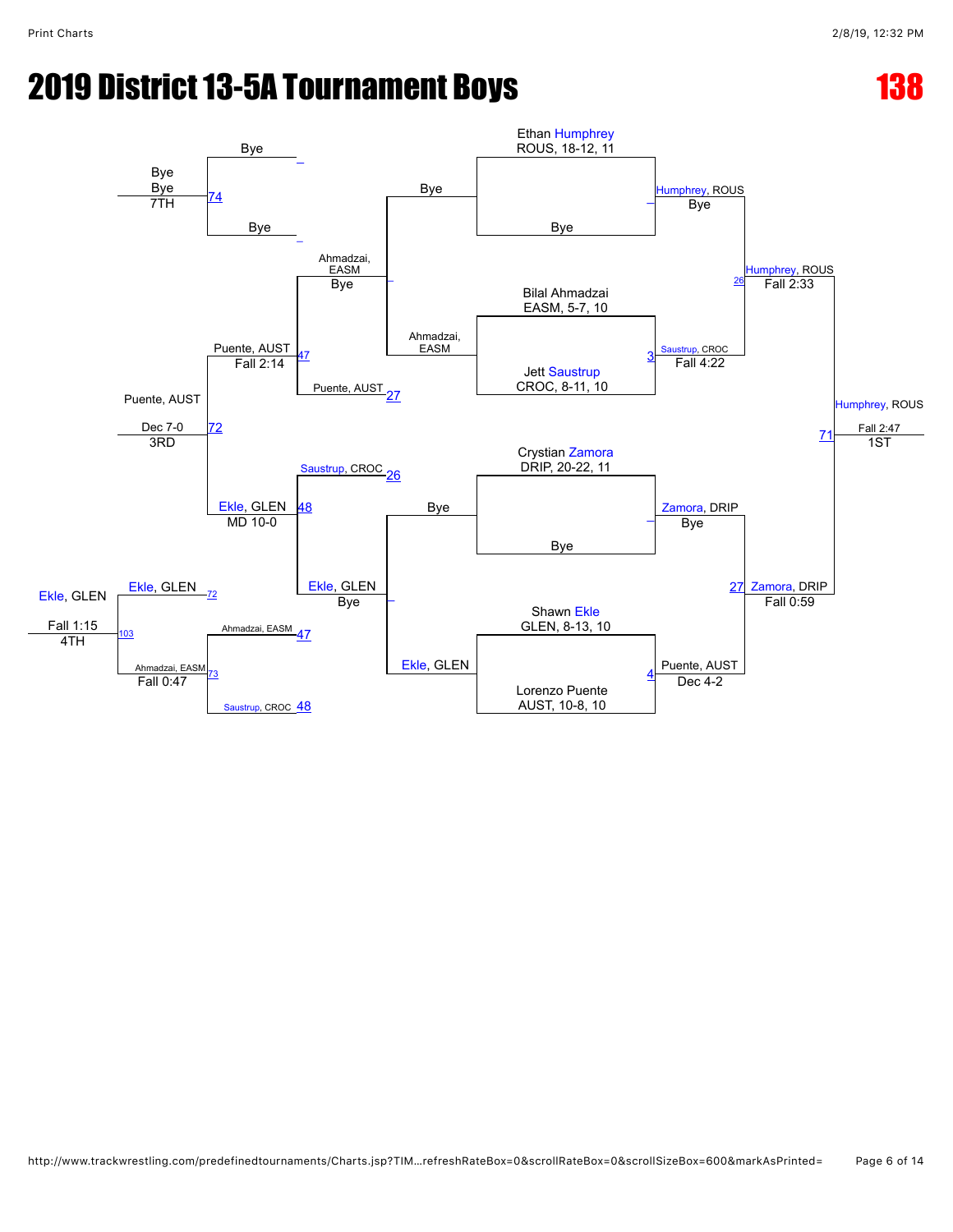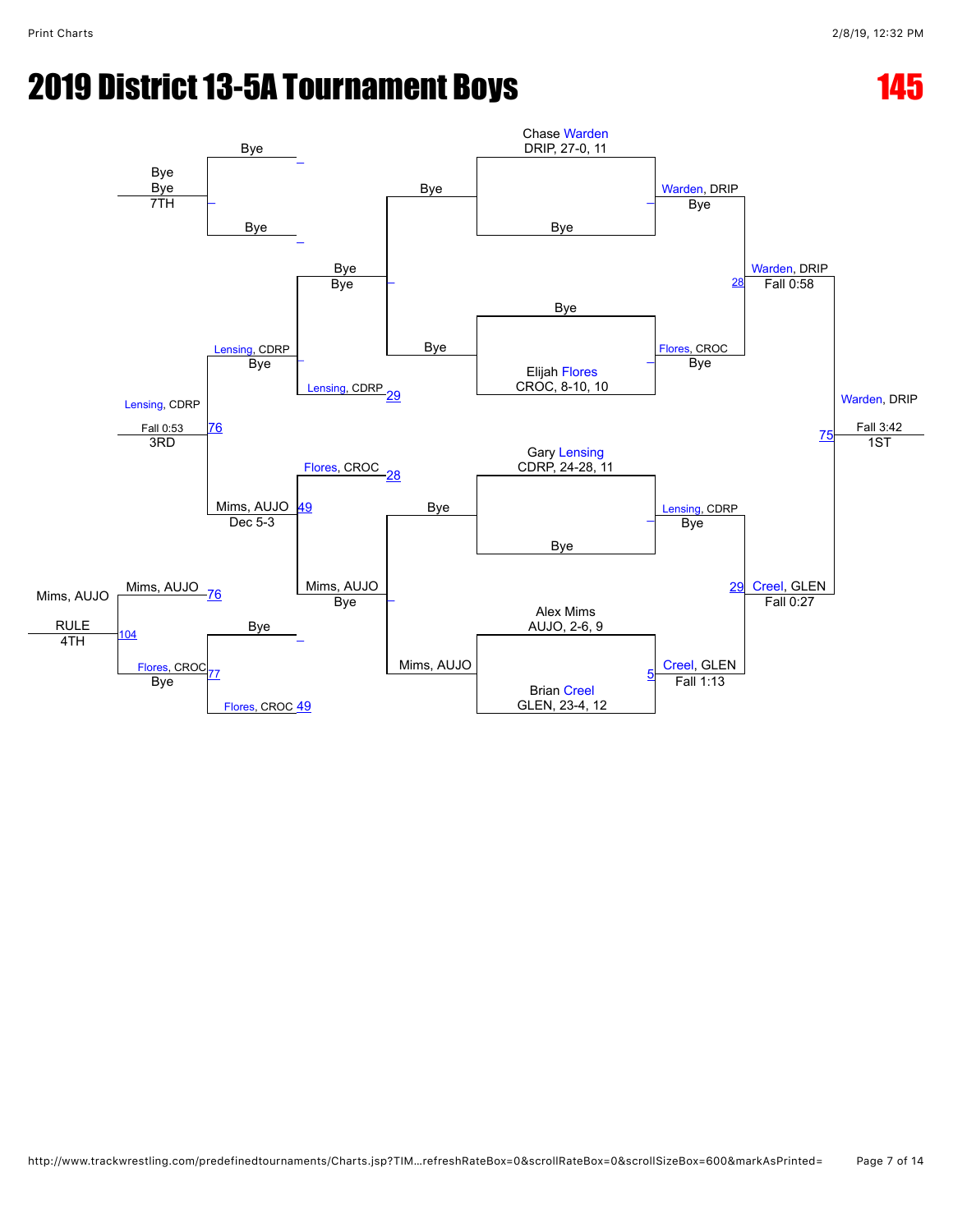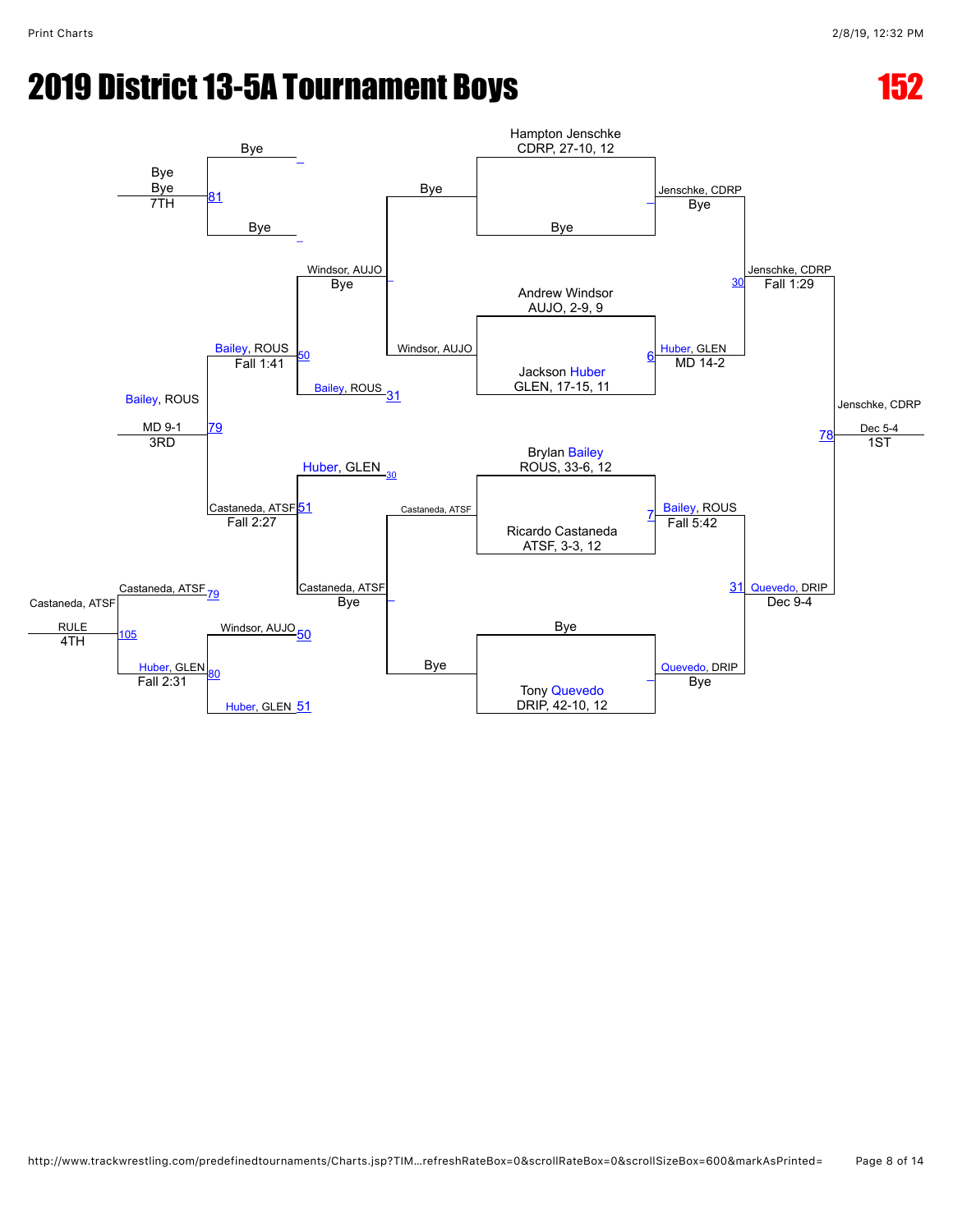# **2019 District 13-5A Tournament Boys 160 and 160 and 160 and 160 and 160 and 160 and 160 and 160 and 160 and 160**

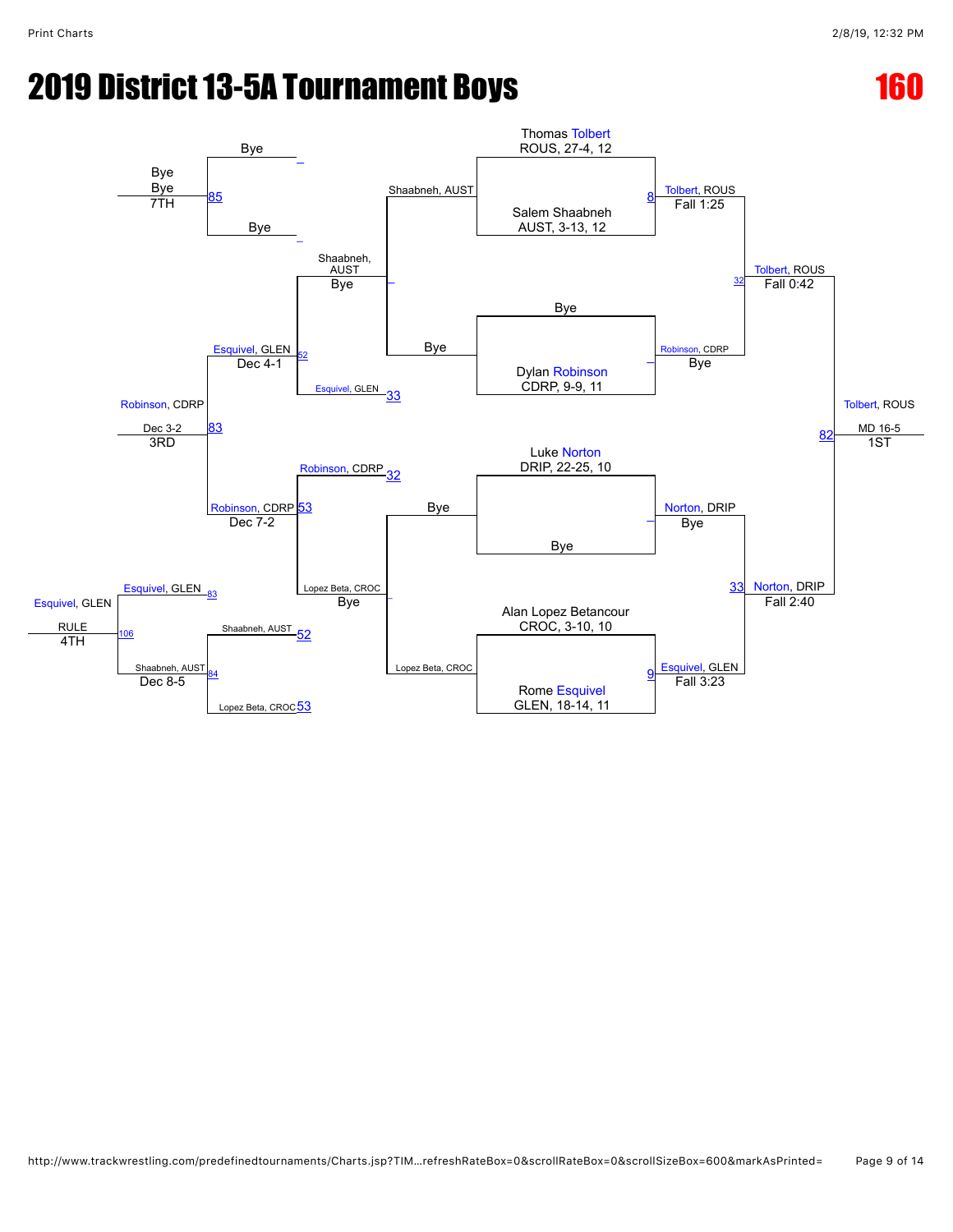

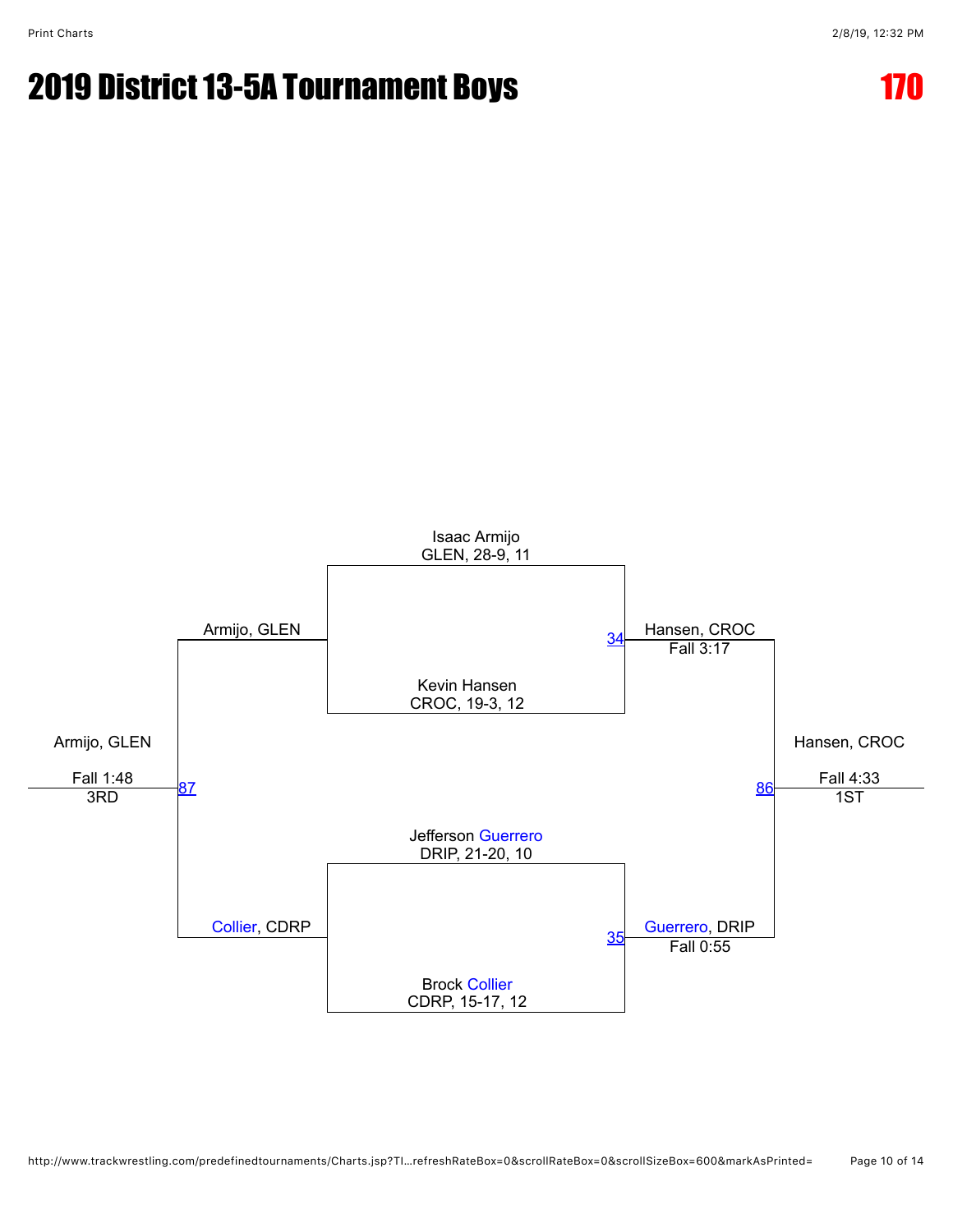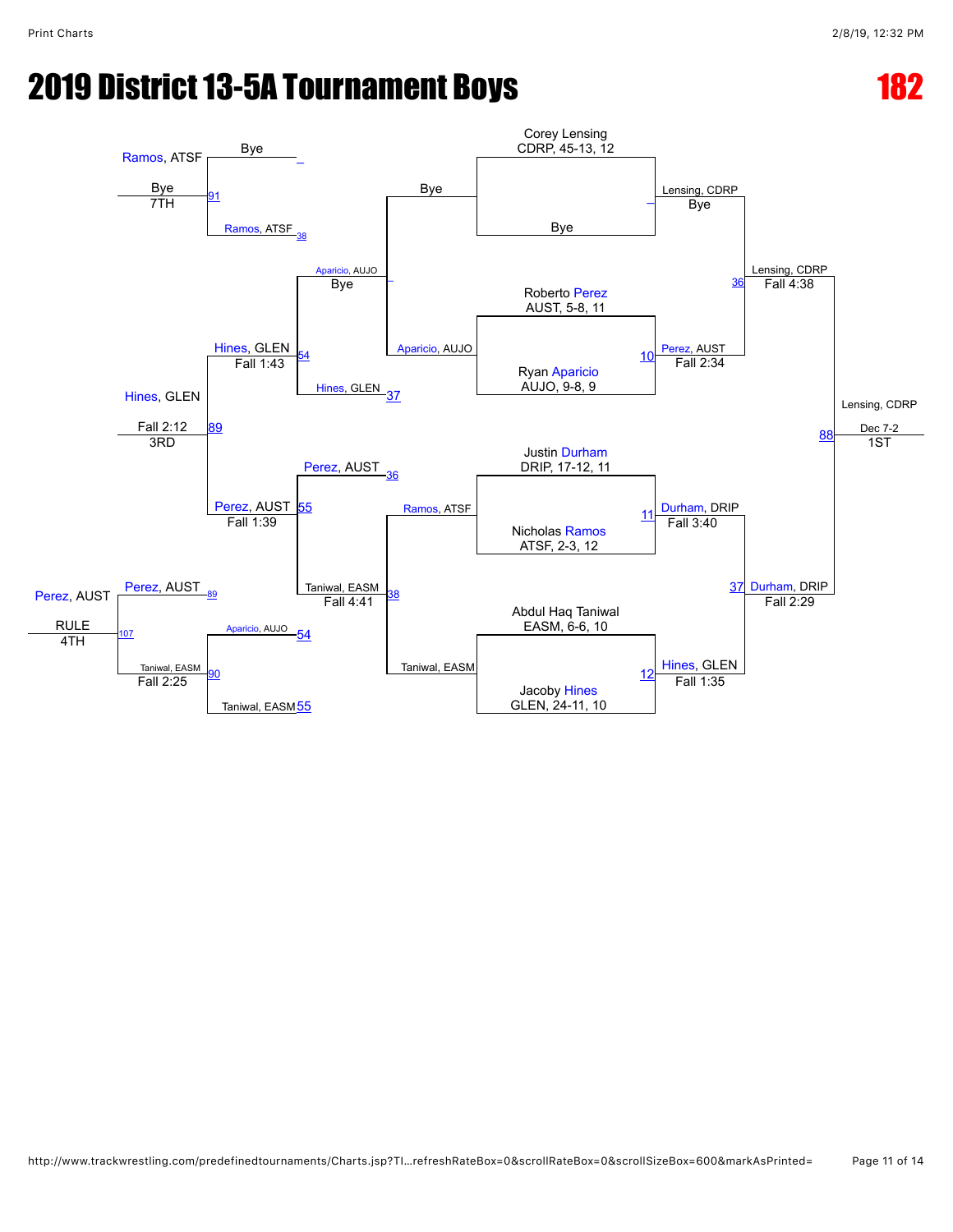

http://www.trackwrestling.com/predefinedtournaments/Charts.jsp?TI…refreshRateBox=0&scrollRateBox=0&scrollSizeBox=600&markAsPrinted= Page 12 of 14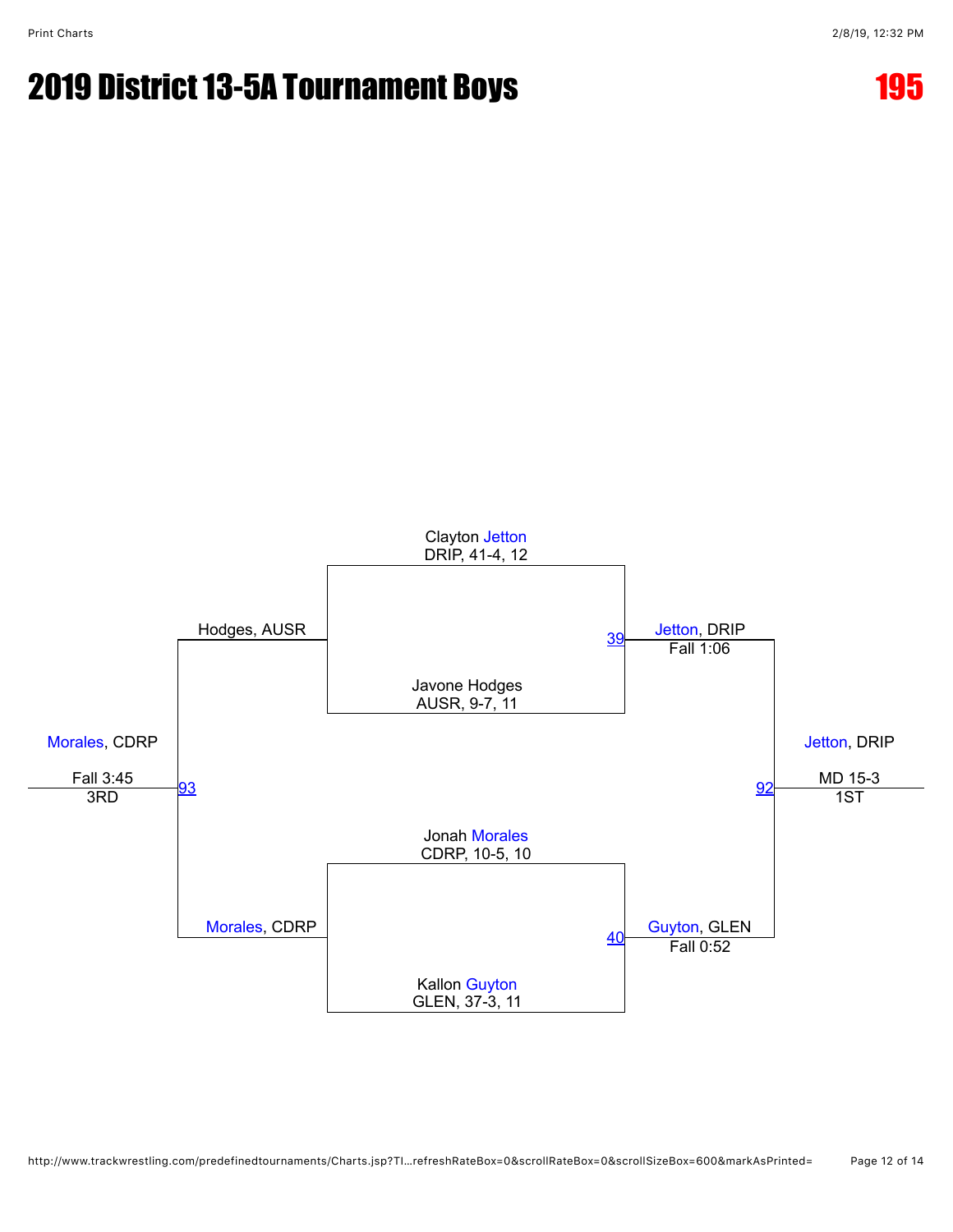